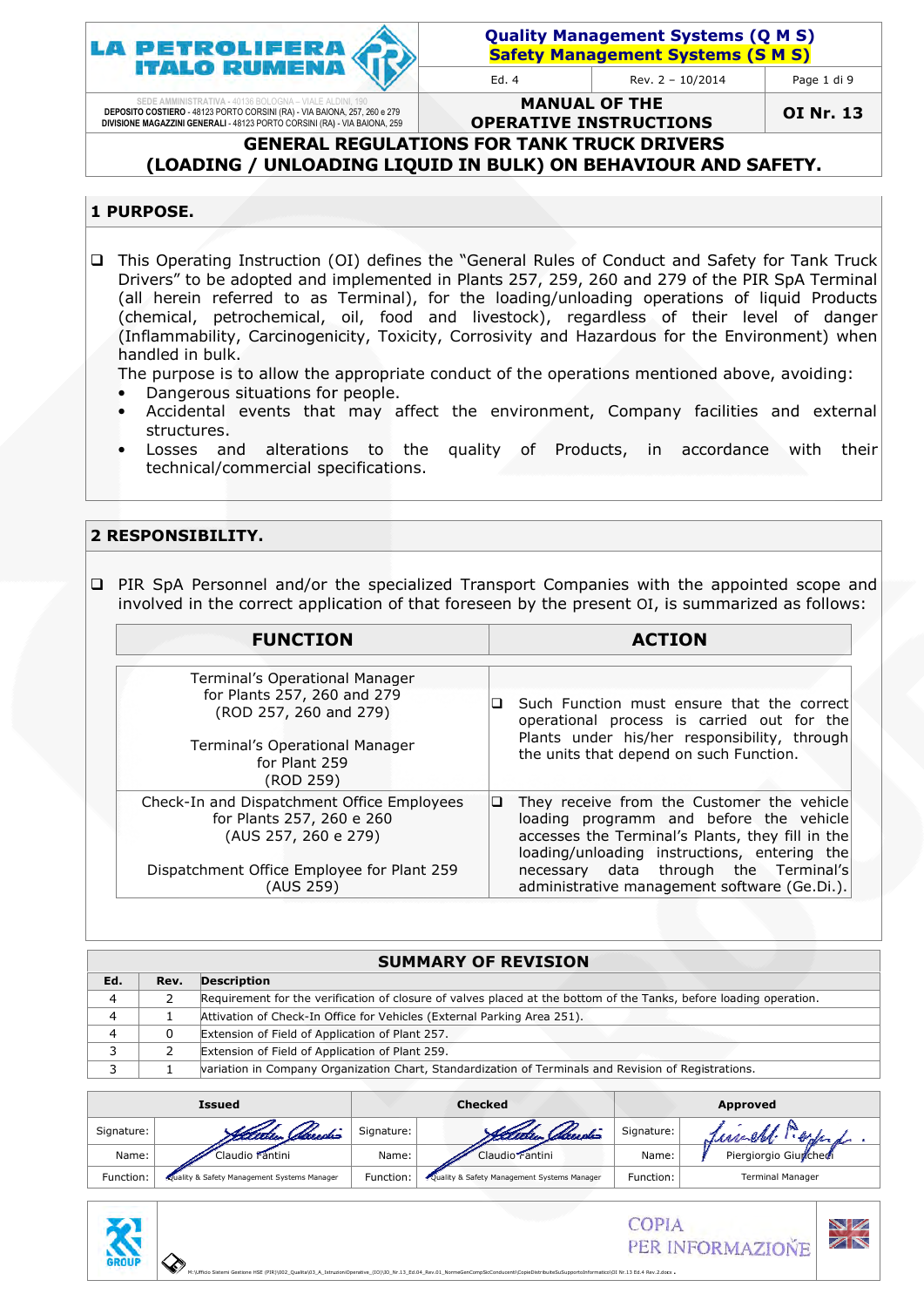

Quality Management Systems (Q M S) Quality Management Systems (Q M S)<br><mark>Safety Management Systems (S M S)</mark> Ed. 4 Rev.  $2 - 10/2014$ Page 2 di 9

SEDE AMMINISTRATIVA - 40136 BOLOGNA – VIALE ALDINI, 190<br>DEPOSITO COSTIERO - 48123 PORTO CORSINI (RA) - VIA BAIONA, 257, 260 e 279<br>DIVISIONE MAGAZZINI GENERALI - 48123 PORTO CORSINI (RA) - VIA BAIONA, 259

MANUAL OF THE OPERATIVE INSTRUCTIONS

OI Nr. 13

#### GENERAL REGULATIONS FOR TANK TRUCK DRIVERS (LOADING / UNLOADING LIQUID IN BULK) ON BEHAVIOUR AND SAFETY.

## 2 RESPONSIBILITY.

|        | <b>FUNCTION</b>                                                                                                                                                                                                                                                                                                                                                                                                                            | <b>ACTION</b>                                                                                                                                                                                                        |
|--------|--------------------------------------------------------------------------------------------------------------------------------------------------------------------------------------------------------------------------------------------------------------------------------------------------------------------------------------------------------------------------------------------------------------------------------------------|----------------------------------------------------------------------------------------------------------------------------------------------------------------------------------------------------------------------|
| ⊔<br>u | Operators assigned<br>to the loading of vehicles.<br>Plants 257, 260 and 279, the Operators are:<br>Day Operators (DO);<br>Shift Operators (SO);<br>And in the event that circumstances make it<br>necessary,<br>Chief Operator of Plants 257, 260 and 279<br>(CO 257, 260 and 279);<br>Head of Shift Operators of Plants 257, 260 and 279<br>(HSO 257, 260 and 279).<br>Plant 259, the Operators are:<br>"Senior" Operator;<br>Operators. | Preparation of Plants, authorize and control<br>the correct conduct of operations carried out<br>by Tank Truck Drivers, Checking carefully<br>their compliance with the standards detailed<br>inside the present OI. |
|        | <b>Tank Truck Drivers</b>                                                                                                                                                                                                                                                                                                                                                                                                                  | They must strictly follow the regulations<br>detailed in the present OI.                                                                                                                                             |

#### 3 REFERENCES

- □ "A.D.R. Agreement and Additional Rules on Dangerous Goods".
- □ Extract from "Internal Emergency Terminal Plan" (PEI).
- □ PRQ Nr. 05/2 "Management of Material Data Safety Sheets" (16 Points),...".
- □ PRO Nr. 01/6 "Administrative Management of the Reception and Shipment of Vehicles,..".
- □ PRO Nr. 01/6A "Management of Tank Overloading".
- □ IO Nr. 17 "Use and Management of Personal Protective Equipment (P.P.E.), Collective Protective Equipment (C.P.E.) and of Clothing".
- IO Nr. 19 "Liquid Products: Sampling, Sealing and Storage".
- IO Nr. 25 "Terminal Signs".

#### 4 TERMS AND DEFINITIONS

 $\Box$  In this Operating Instruction, the newly introduced "Terms" and "Definitions" are detailed where named, within the relevant paragraph (Par.). .) and of Clothing".<br>Products: Sampling, Sealing and Storage".<br>al Signs".<br>**NITIONS**<br>Instruction, the newly introduced "Terms" and "Definitions" are detailed where

## 5 EQUIPMENT AND NECESSARY PROTECTIVE EQUIPMENT.

□ Personal Protective Equipment (P.P.E.). All Tank Truck Drivers working in Terminal Plants, in order to carry out liquid loading operations (Chemical, Petrochemical, Oil, Food and Livestock), regardless of their level of danger (Inflammability, Carcinogenicity, Toxicity, Corrosivity and Hazardous for the Environment) in bulk loading, must absolutely wear the necessary P.P.E. when carrying out operations.



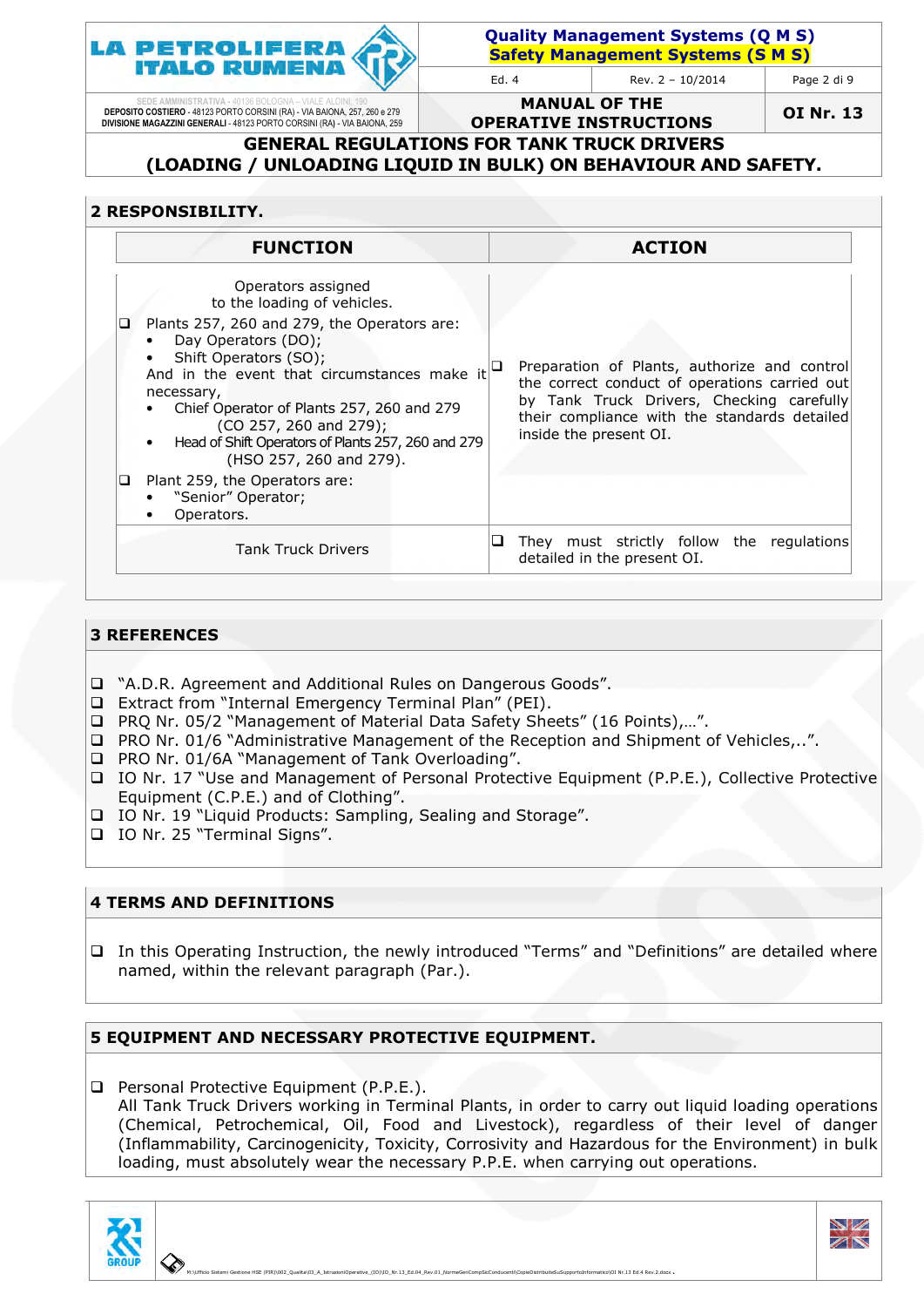

Page 3 di 9

SEDE AMMINISTRATIVA - 40136 BOLOGNA – VIALE ALDINI, 190<br>DEPOSITO COSTIERO - 48123 PORTO CORSINI (RA) - VIA BAIONA, 257, 260 e 279<br>DIVISIONE MAGAZZINI GENERALI - 48123 PORTO CORSINI (RA) - VIA BAIONA, 259

MANUAL OF THE OPERATIVE INSTRUCTIONS

OI Nr. 13

GENERAL REGULATIONS FOR TANK TRUCK DRIVERS

# (LOADING / UNLOADING LIQUID IN BULK) ON BEHAVIOUR AND SAFETY.

## 5 EQUIPMENT AND NECESSARY PROTECTIVE EQUIPMENT.

This equipment must be provided by the Tank Truck Drivers. In order for Tank Truck Drivers to be able to observe the correct P.P.E. to be used, in different circumstances and with different Products, they must follow in any case:

- The "Loading/Unloading Instructions" report [Cfr. Reg.(PRO 01/6)A] issued by the Check-In Office Personnel, as indicated in the relevant Operating Procedure (PRO) [Cfr. (PRO 01/6)] "Administrative Management of the Reception and Shipment of Vehicles,.." and delivered to them prior to entering the Terminal. Administrative Management of the Reception and Shipment of Vehicles,.." and delivered to<br>them prior to entering the Terminal.<br>Indications on specific "safety Signs" placed in the vicinity of the " Loading Bays" of vehicles
- as indicated in OI "Terminal Signs " [Cfr. (IO 25)].

## 6 PROCEDURE

#### 6.0 RISKS PRESENT

□ The whole Terminal area is classified as a major-accident hazard zone, as it stocks dangerous substances (E.g. Inflammable Products). The whole Terminal area is classified as a major-accident hazard zone, as it stocks dangerous<br>substances (E.g. Inflammable Products).<br>It is stated that in the Terminal, there may also be hazardous substances present, mainl

their Carcinogenicity, Toxicity, Corrosivity and Hazard for the Environment.

#### 6.1. PROHIBITIONS FOR TANK TRUCK DRIVERS.

 $\Box$  For Tank Truck Drivers within the Terminal Plants, it is forbidden to:

- Enter,
- $\blacktriangleright$ Carcinogenicity, Toxicity, Corrosivity and Hazard for the Environment.<br> **PHIBITIONS FOR TANK TRUCK DRIVERS.**<br>
ank Truck Drivers within the Terminal Plants, it is forbidden to:<br>
ther,<br>
Without having obtained preliminary au through the use of the Ge.Di. software which is communicated on the "monitor for Tank Trucks calling" display " display, visible in the waiting room and outside the Check-In building.
	- > For unauthorized people and/or animals, even in Tank Truck cabin.
- Drain the Tanks/empty the vehicle bins in the forecourt outdoor parking and/or in internal Terminal forecourt area. The Driver caught in action will be reported to the Authority/Regulatory Agency officials who
- deal with the Judicial Authorities. • Throw bottles, cans, filters, rags, work clothes, food waste, even outside of the recycle bins.
- Smoke, except in the dedicated areas which are suitably marked.
- Enter the Terminal if the vehicle is not fitted with a flame trap or a suitable similar device.
- Drive above the speed limit indicated on signs;
	- > Keep switched on the engine.
	- > The lighting system.
	- $\blacktriangleright$ Combustion heating appliances appliances.

of Tank Trucks, when parked in the Terminal Plants and/or during the loading operation.

- Park-up,
	- > In areas that hamper escape routes, emergency exits and the normal internal road system.
	- > Outside the spaces allowed, not abiding to Terminal's signs and road markings.
	- > Near fire fighting equipments, such as
		- Wheeled fire extinguishers.
		- Tanks containing liquid foam.
		- Fire hose boxes.
		- Hydrants.





 M:\Ufficio Sistemi Gestione HSE (PIR)\002\_Qualita\03\_A\_IstruzioniOperative\_(IO) 03\_A\_IstruzioniOperative\_(IO)\IO\_Nr.13\_Ed.04\_Rev.01\_NormeGenCompSicConducenti\CopieDistribuiteSuSupportoInformatico\OI Nr.13 Ed.4 Rev.2.docx OI Nr.13 Ed.4 Rev.2.docx.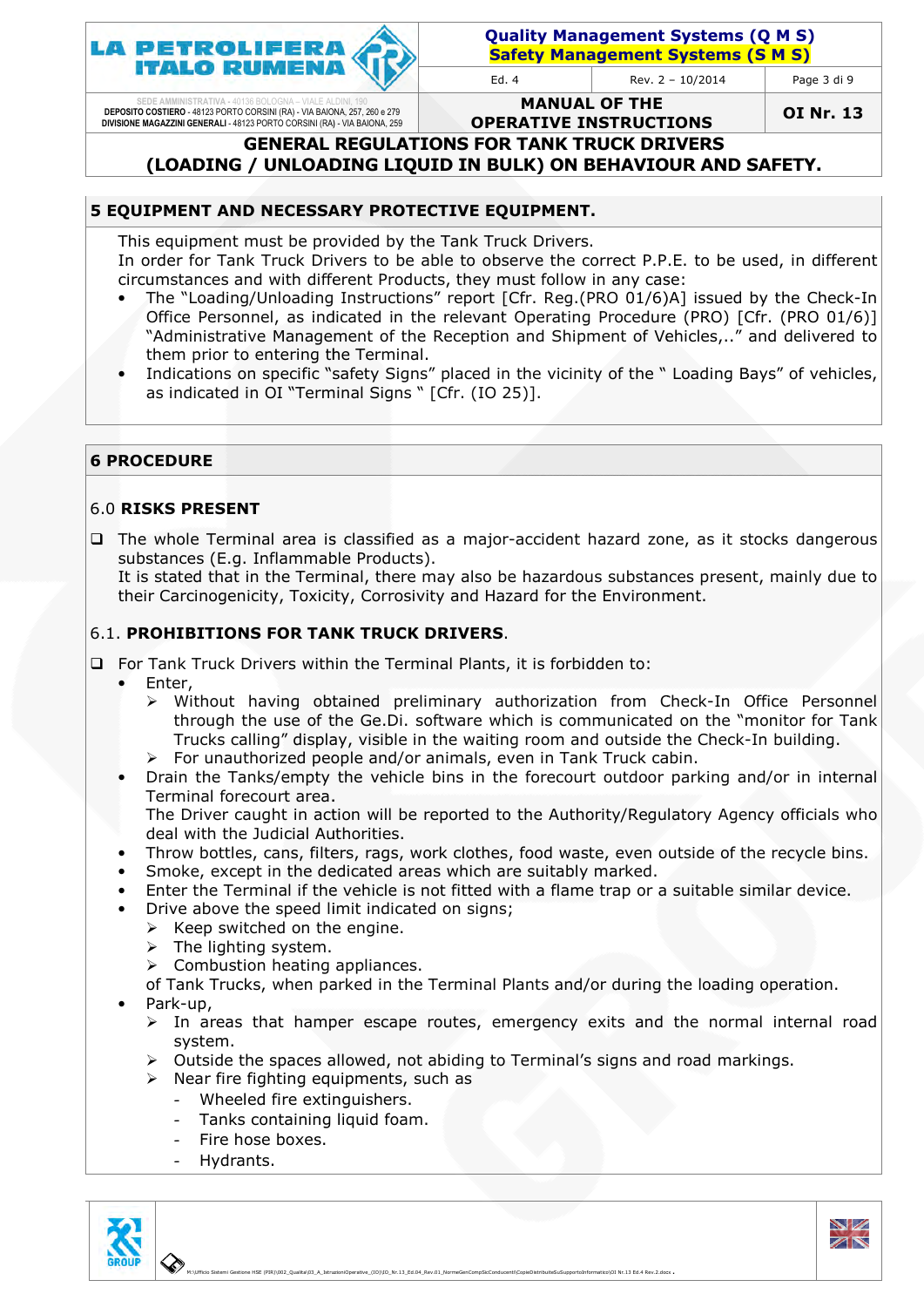

Quality Management Systems (Q M S) Quality Management Systems (Q M S)<br><mark>Safety Management Systems (S M S)</mark>

Ed. 4 Rev.  $2 - 10/2014$ 

Page 4 di 9

SEDE AMMINISTRATIVA - 40136 BOLOGNA – VIALE ALDINI, 190<br>DEPOSITO COSTIERO - 48123 PORTO CORSINI (RA) - VIA BAIONA, 257, 260 e 279<br>DIVISIONE MAGAZZINI GENERALI - 48123 PORTO CORSINI (RA) - VIA BAIONA, 259

MANUAL OF THE OPERATIVE INSTRUCTIONS

OI Nr. 13

GENERAL REGULATIONS FOR TANK TRUCK DRIVERS (LOADING / UNLOADING LIQUID IN BULK) ON BEHAVIOUR AND SAFETY.

#### 6 PROCEDURE

- Perform maintenance operations on any vehicle, if not previously requested and authorized by Terminal's Managers.
- by Terminal's Managers.<br>• Inside the Terminal Plants, use and keep switched on not intrinsically safe appliances; such as for example,
	- > Mobile phones;
	- $\blacktriangleright$ Photographic appliances with or without flash;
	- $\blacktriangleright$ Radio equipment;
	- and whatever the case, equipment that can cause sparks (primers) such as for example,
	- > Lighters and matches,
	- $\triangleright$ Electric batteries.
- Operate without using P.P.E. foreseen and prescribed, as indicated in Section 5 "Equipment and Necessary Protective Equipment".

6.2 TANK TRUCK DRIVER LOADING OBLIGATIONS OBLIGATIONS.

## 6.2.1 Preliminary Activities To Be Performed In Tank Truck Check-In Office.

- I Tank Truck Drivers who must perform loading of liquid Product operations (Chemical, Petrochemical, Oil, Food, Livestock) in bulk, must register themselves with the Check-In Office building in Via Baiona 251 and consequently deliver to Check-In Office Office Personnel:
	- The "Loading Order" (for Loading Operations) Operations);
	- The Product Loading documentation for Transport which were issued by the Deliverer (for Unloading Operations);
	- An ID document (Identity Card, Passport or Drivers Licence);

in order to receive the authorization to access the Plant.

The "Loading Order" must report at least the following informations/indications:

- Header of the Company / belonging Transport Company (Aulier), with relevant Data.
- Date.
- Name and Surname of the Driver.
- Tank Truck number plate, as well as the identification number of Tank Containers (if present).
- Product to be loaded (for loading more than one Product, prepare more Loading vouchers).
- Owner of the Product to be Loaded Loaded.
- Final destination of the goods and the recipient, if different from the destination.
- Owner's "Order Number" for Product to be loaded (when required).
- Driver's signature.

The Tank Truck Drivers should also,

The Tank Truck Drivers should also,<br>• Ensure and guarantee that thee Tank is empty, clean and suitable for loading the scheduled Product and deliver any cleaning certificate.

The cleaning certificate, based on the Product to be loaded must be systematically presented when required by the Company which commissioned the transport and/or the Owner of the Product and/or upon request from Check-In Office Personnel.

Let it be clear that, any incompatibility with the Product previously Loaded / Transported, besides when identified through consultation of referred Technical Documentation and/or derived from the appropriate Checklists supplied by the Owner of the Product, would preclude authorization to to access the Terminal and carry out the loading loading operation.

- Regardless of the foreseen/planned activities (Loading/Unloading), deliver the following documents,
	- $\triangleright$ Drivers License.
	- $\rightarrow$ ADR License (if necessary, in relation to the Product to be loaded).



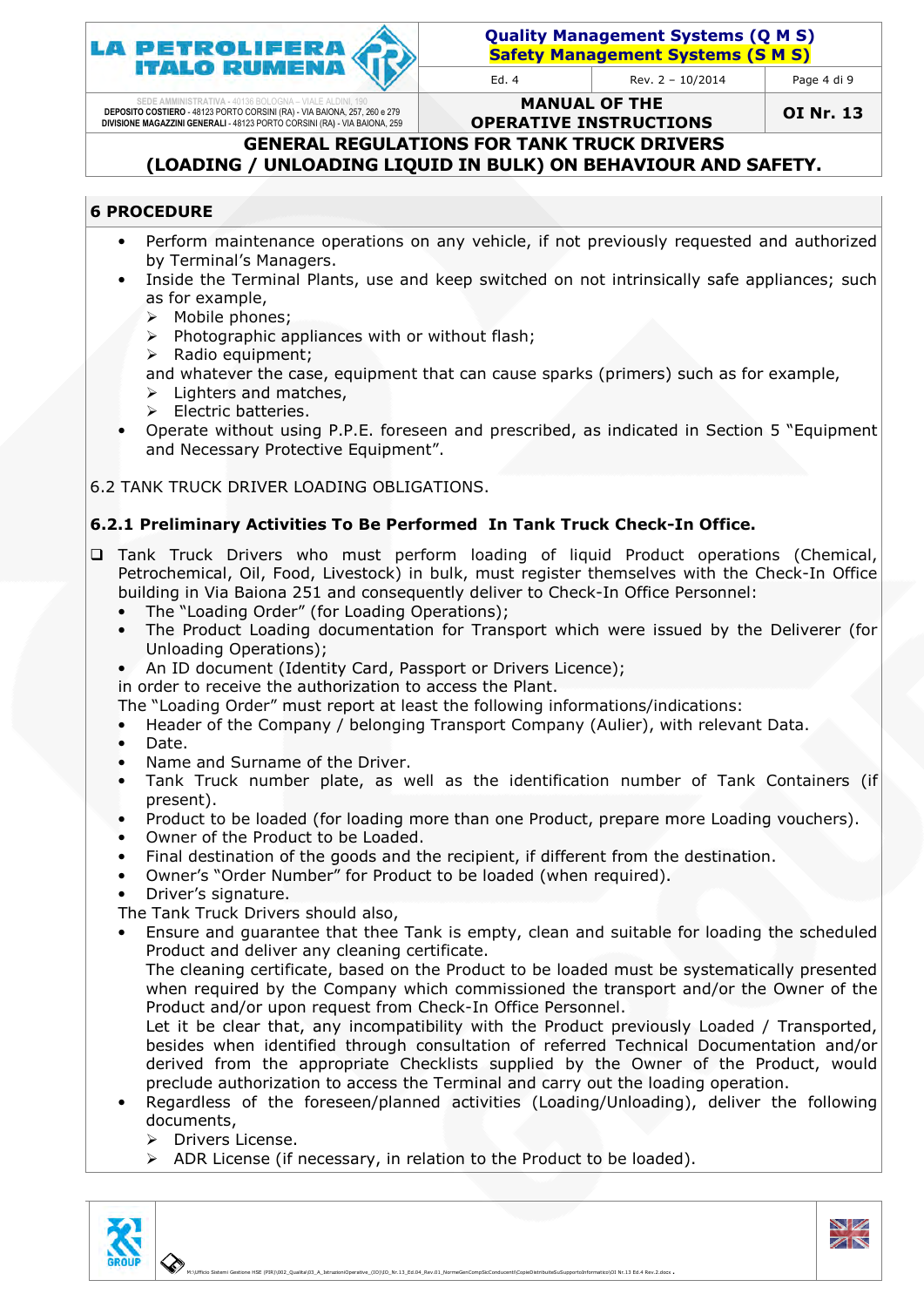

Page 5 di 9

SEDE AMMINISTRATIVA - 40136 BOLOGNA – VIALE ALDINI, 190<br>DEPOSITO COSTIERO - 48123 PORTO CORSINI (RA) - VIA BAIONA, 257, 260 e 279<br>DIVISIONE MAGAZZINI GENERALI - 48123 PORTO CORSINI (RA) - VIA BAIONA, 259

MANUAL OF THE OPERATIVE INSTRUCTIONS

OI Nr. 13

GENERAL REGULATIONS FOR TANK TRUCK DRIVERS (LOADING / UNLOADING LIQUID IN BULK) ON BEHAVIOUR AND SAFETY.

#### 6 PROCEDURE

- > Vehicle registration book(s).
- > Tank Papers/Booklet.
- > Any other necessary documents (where established, according to the type of Product to be loaded and the intended final destination or according to the type of Product to be unloaded).

The above mentioned documents are required for those accessing the Terminal for the first time and subsequently, for any reviews, renewals, tests, adjustments and/or updates.

- Indicate the compartments of Tank/s,
	- $\blacktriangleright$ Which are intended to be used for the loading of the Product, specifying the allocation.
	- $\blacktriangleright$ Containing the Product Product to be unloaded.
- Withdraw documents handed over by Check-In Personnel, containing among others;
	- $\blacktriangleright$ The "Loading/Unloading /Unloading Instruction" [Cfr. Reg.(PRO 01/6)A],
	- > Where provided, the adhesive labels to be affixed to the samples [Cfr. Reg.(IO 19)A],
	- $\blacktriangleright$  The magnetic badge to open driveways (bars) which allows access to the Terminal and further entrance to the appointed Plant in order to carry out the Loading operations.
- Verify and sign, if no inconsistencies have been identified, the "Loading Instructions", as well as the adhesive labels.

#### 6.2.2 Entrance Of Tank Truck Truck In Terminal.

- I For all Tank Truck Drivers, access to the Terminal is controlled and managed by the Ge.Di. software, that through the "monitor for Tank Trucks calling" display, available and visible inside and outside the Check-In building, provides guidance through,
	- Graphical display with traffic lights;
	- Indication of Authorized/Unauthorized Entry;

• Indication of Authorized/Unauthorized Entry;<br>in correspondence with each Tank Truck which appears, following the completion of the preliminary activities referred to in the previous paragraph.

- **Q** Tank Truck Drivers:
	- Waiting to receive authorization to enter and nonetheless, before entering the Terminal, must affix to their Tank Trucks, orange signals and labels foreseen by the ADR (where required).
	- Having received authorization to enter, the Tank Truck Driver must enter the Terminal with his/her own vehicle.
		- The opening of barriers, that is to say:
		- The opening of barriers, that is to say:<br>> The barrier located at the main entrance of the Terminal;

> The barrier placed at the Plant entrance designated for the loading/unloading operation; works using the magnetic badge previously handed out by Check-In Personnel.

Let it be clear that in the absence of authorization to enter, displayed on the "Monitor for Tank Trucks Calling" display, the magnetic badge assigned to the Tank Truck Driver, will not open the barriers to allow access.

Badge readers are installed at each barrier; the recognition of the magnetic cards is possible by swiping the Badge in front of the reader, without touching the reader ( (operation relies on a radio frequency technology). An acoustic signal emitted by the device, indicates the a radio frequency technology). An acoustic signal emitted by the device, indicates the<br>reading of the magnetic card; a second signal confirms the consent to access and therefore the barriers open.

#### 6.2.3 Preliminary Work Carried Out At The Designated Plant.

- □ Tank Truck Drivers accessing the Terminal and entering the designated Plant, in order to be able to carry out the loading operations, must:
	- Carry out the first weighing operations; after having,

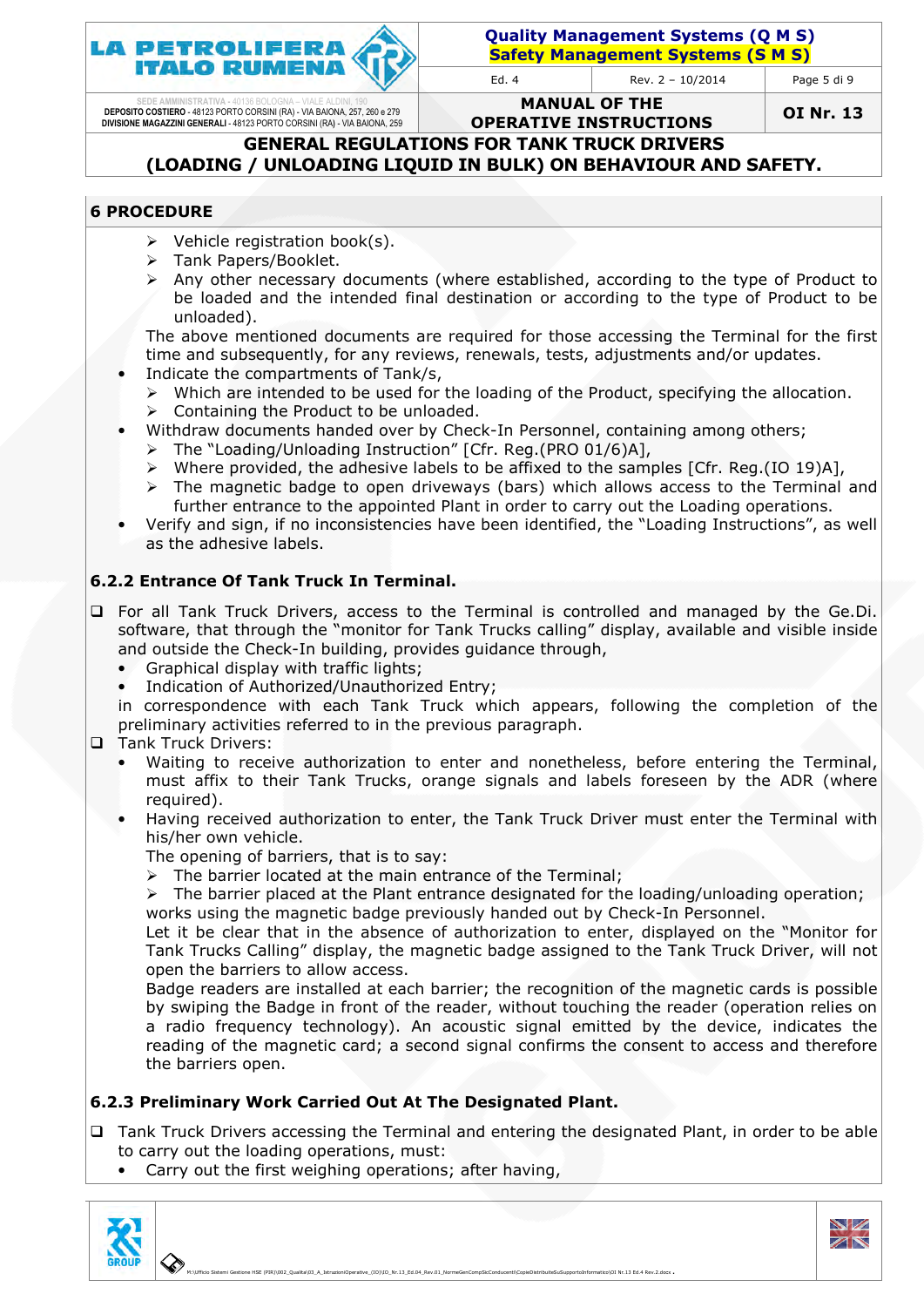

Page 6 di 9

SEDE AMMINISTRATIVA - 40136 BOLOGNA – VIALE ALDINI, 190<br>DEPOSITO COSTIERO - 48123 PORTO CORSINI (RA) - VIA BAIONA, 257, 260 e 279<br>DIVISIONE MAGAZZINI GENERALI - 48123 PORTO CORSINI (RA) - VIA BAIONA, 259

MANUAL OF THE OPERATIVE INSTRUCTIONS

OI Nr. 13

GENERAL REGULATIONS FOR TANK TRUCK DRIVERS (LOADING / UNLOADING LIQUID IN BULK) ON BEHAVIOUR AND SAFETY.

## 6 PROCEDURE

- > Correctly positioned the Tank Truck on the entrance weighbridge of the Plant,
- > Switched off the Tank Truck engine.

On this occasion, the Tank Truck Driver delivers to the Dispatching Office Personnel the documentation and badge previously received from the Check-In Office.

After having completed the first weighing operations, to the Tank Truck Driver are returned:  $\blacktriangleright$ The "Loading/Unloading /Unloading Instructions".

- $\triangleright$ The Adhesive labels to be affixed to the samples (where provided).
- $\triangleright$ The magnetic card.
- During possible parking in the Plant's internal parking area, whilst waiting for the During possible parking in the Plant's internal parking area, whilst waiting for the<br>loading/unloading bay assigned and reported on the "Loading/Unloading Instruction" to freeup, the Tank Truck Driver Driver must remain in the vicinity of his/her own vehicle and for security reasons, not lock the cabin door, keeping the keys inside the cabin.
- Reach the loading/unloading bay, following the routes indicated.
	- > From vertical signs,
	- > From road signals.

Let it be clear that, in order to carry out loading activities, the Tank Tank Truck Driver must stop the vehicle according to the stop sign placed in the entrance bay and not access, until the assigned Plant Loading Operator arrives.

Given that some bays are purposely equipped with traffic lights, parking is waived for those automated loading bays which rely on magnetic card recognition, as shown in the "Loading Instructions".

- Hand-over to the Terminals Assigned Plant Loading/Unloading Operator:
	- $\blacktriangleright$ The "Loading Instructions Instructions".
	- $\blacktriangleright$ The adhesive labels ( (where required).
- Position/place the Tank Truck correctly and in proximity of,
	- > The Loading Arm, as reported in "The Loading Instructions".
	- $\blacktriangleright$ The Unloading Point, , as indicated in "The Unloading Instriuction"

once the assigned Plant Loading/Unloading Operator has given authorization and supplied the necessary instructions.

• Work using the Personal Protective Equipment (P.P.E.) required, as indicated in section 5 "Equipment and Protective Equipment Required".

## 6.2.4 Carrying Out The Loading Activity Of Liquid Products In Bulk

- □ Tank Truck Drivers must:
	- Carry out loading operations under the control and supervision of the assigned Plant Loading Operator.
	- In areas of the Terminal where flammable Products are handled/stored, provide grounding of the vehicle using the required pliers, regardless on the type of Product to be loaded.
	- Check/carry out the closure of valves placed at the bottom of the Tanks, before commencing loading operations.
		- If the above mentioned valves are located in a box / containment, leave its flap opened to allow PIR Personnel to verify their status (closed).
	- At Plant 279, wear safety harness and secure it to the purposely allocated fall protection system.
	- At loading platforms that are not fitted with,
		- $\blacktriangleright$ The appropriate support he supporting structure;
		- $\triangleright$ Fall protection system;
		- position the handrail installed on the Tank Truck, in order to prevent and protect accidental falls.
	- . In areas involved with handling/storage of flammable Products, carry out opening and



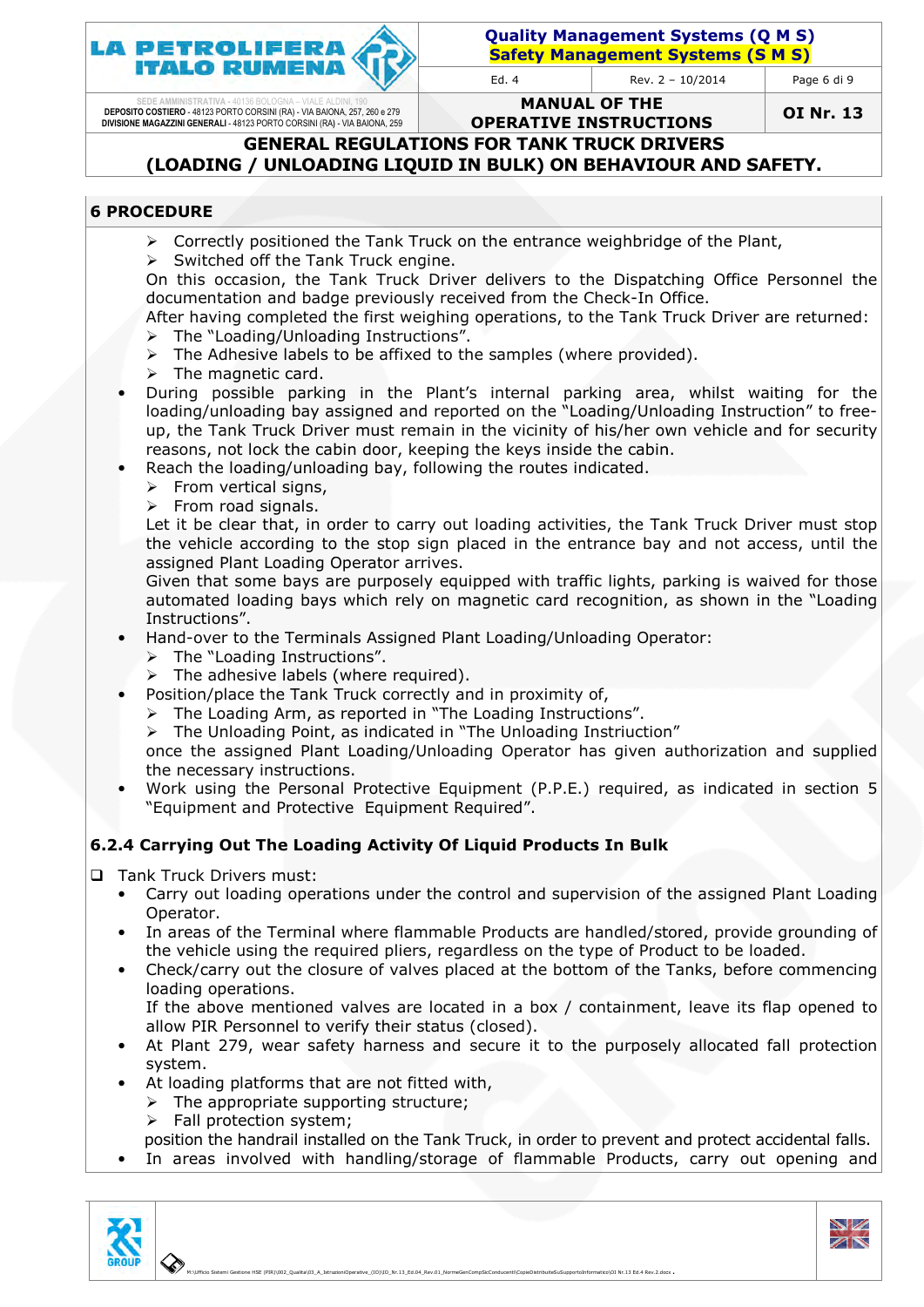

Page 7 di 9

SEDE AMMINISTRATIVA - 40136 BOLOGNA – VIALE ALDINI, 190 DEPOSITO COSTIERO - 48123 PORTO CORSINI (RA) - VIA BAIONA, 257, 260 e 279 DIVISIONE MAGAZZINI GENERALI - 48123 PORTO CORSINI (RA) - VIA BAIONA, 259

MANUAL OF THE OPERATIVE INSTRUCTIONS

OI Nr. 13

GENERAL REGULATIONS FOR TANK TRUCK DRIVERS (LOADING / UNLOADING LIQUID IN BULK) ON BEHAVIOUR AND SAFETY.

#### 6 PROCEDURE

closing of valve and manhole operations using non-sparking equipment (wood, aluminium, brass or other equivalent materials).

- Receive approval from assigned Plant Operator in order to commence loading operations. It is made clear that in the "Loading Instructions", each single compartment is quantified a Product load, which is expressed in weight (Kg.) and volume (litres) to load. Moreover, in the loading bays, where:
	- $\blacktriangleright$ There is a counter/predetermined device on which to set the Pre-Set of the quantity of the Product to be transferred in each compartment of the Tank Truck, the assigned Plant Loading Operator has to carry out such operation, as indicated in the "Loading Instructions".
	- > An automated loading Plant which uses the magnetic card as recognition is available, the Tank Truck Driver, assisted by the assigned Plant Loading Operator, must carry out the loading Procedure as indicated on the displaies which are made available in the loading bays.
- During loading operations, comply with the provisions indicated by signs posted in places near the Loading Arm, or the guidelines supplied by the displaies which are made available in the automated loading bays.
- To carry out loading from the top (Top Loading):
	- > Introduce the Loading Arm in the manhole of the compartment of the Tank Truck, positioning the end of the loading arm as close as possible to the bottom of the tank, to reduce the bubbling of the Product and the formation of vapours.
	- > Fix the Loading Arm with the chain provided, to the manhole (both if double); to avoid:  $\circ$  The recoiling effect when the pump starts/stops.
		- $\circ$  That the Loading Arm falls out of the Tank during loading.
	- > In the manual loading bays (for loadings carried out from the top, in non-automated bays) where automated control valves are not foreseen;
		- $\circ$  Partially open the valve on the Loading Arm, and start up the loading pump (by Partially open the valve on the Loading Arm, and start up the loading pump (by<br>switching the on/off button nearby) so that the Tank Truck loading is carried out on a weak flow rate.
		- $\circ$  Once verified the regularity of the Product flow, carry out the full opening of the valve in the arm load.
		- $\circ$  Check the Product level in the Tank, and ensure to never leave the vehicle's side.
		- o For the measurement of the Product level within the Tank, in the event that mass/volume or unit counters are not available, use metric rods made of nonsparking material (such as wood, aluminium, brass or other equivalent materials). sparking material (such as wood, aluminium, brass or other equivalent materials).<br>The "Loading Instructions" also reports how the Loading Arm is equipped, including the type of counter, the amount expressed in Kg. and in lt., as well as loads to be
		- pre-set for Tank Truck Truck compartment loading.  $\circ$  Cease operations and foresee the stop of the loading pump, in order to measure the
		- Product level in the Tank (for loading operations carried out from the top in nonautomated bays). automated bays).<br>In the automated loading bays, follow the instructions carefully and carry out all activities
	- $\blacktriangleright$ following the wizard shown in the displaies which are made available in the Loading Bay. If necessary, request assistance from the assigned Plant Loading Operato staff in the Control Room trough the intercom system present in the Loading Bay. s, follow the instructions carefully and carry out all activities<br>the displaies which are made available in the Loading Bay.<br>ice from the assigned Plant Loading Operator, or contact the
	- > For manual or automated Loading Bays (Top Loading), during the transfer of the Loading Arm in a further compartment and upon completion of loading operations operations, ensure,
		- o The loading pump is stopped and the Loading Arm valve is closed (Tank Trucks Driver responsability in Manual Loading Bays).
		- $\circ$  The Loading Arm is withdrawn and placed in the purposely positioned rack or in the



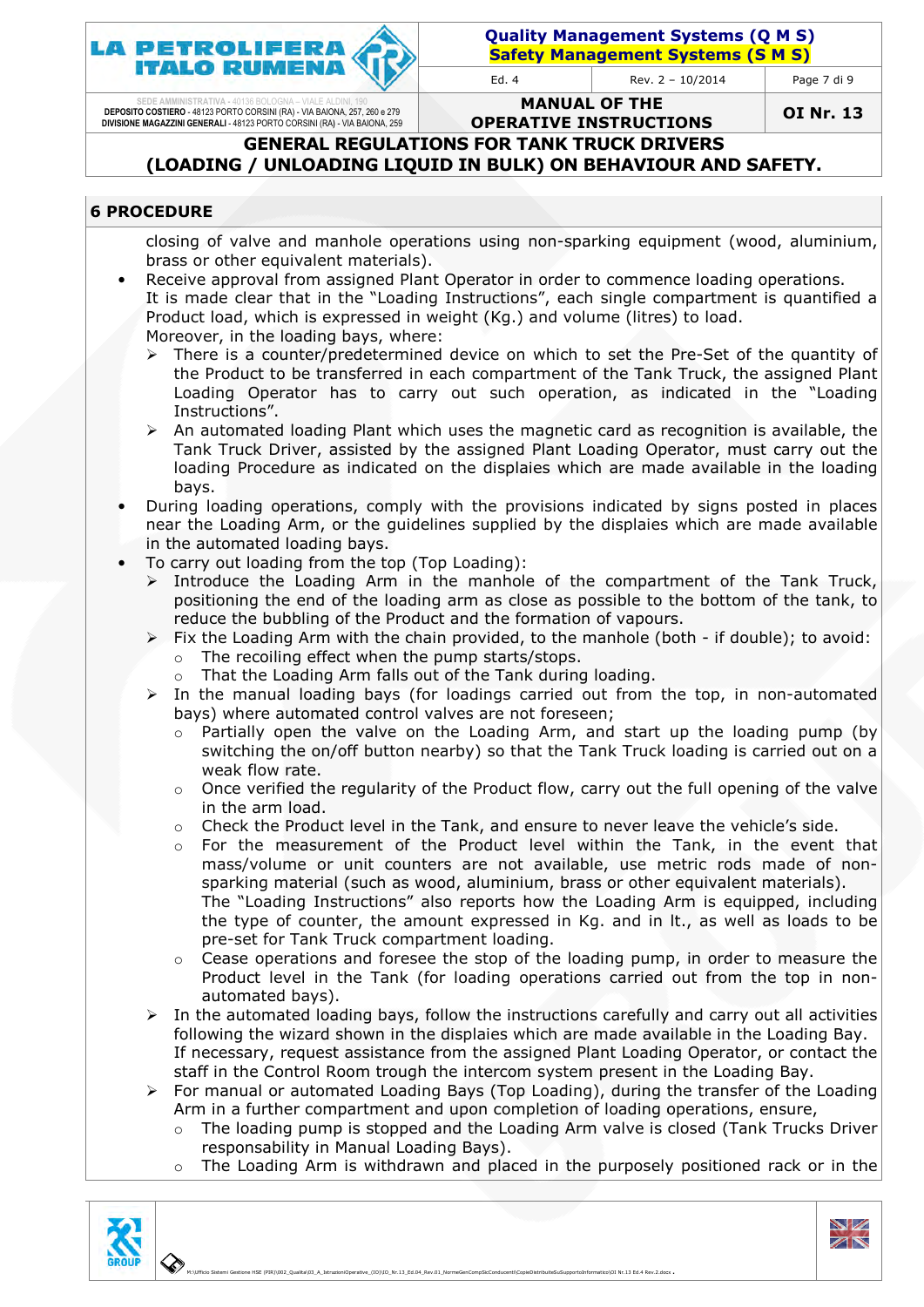

Page 8 di 9

SEDE AMMINISTRATIVA - 40136 BOLOGNA – VIALE ALDINI, 190<br>DEPOSITO COSTIERO - 48123 PORTO CORSINI (RA) - VIA BAIONA, 257, 260 e 279<br>DIVISIONE MAGAZZINI GENERALI - 48123 PORTO CORSINI (RA) - VIA BAIONA, 259

MANUAL OF THE OPERATIVE INSTRUCTIONS

OI Nr. 13

GENERAL REGULATIONS FOR TANK TRUCK DRIVERS (LOADING / UNLOADING LIQUID IN BULK) ON BEHAVIOUR AND SAFETY.

## 6 PROCEDURE

parking position in order not to cause obstruction to traffic in Loading Bays.

- $\circ$  The end of the loading line is fixed to the drip collecting container (Drip Tray).
- o The loaded Tank compartments manholes are duly closed.
- To carry out loading from the bottom (Bottom Loading), follow the instructions carefully and carry out all activities following the wizard shown in the displaies which are made available as this takes place just in automated Loading Bays.

If necessary, request assistance from the assigned Plant Loading Operator, or contact the staff in the Control Room through the intercom system present in the Loading Bay.

staff in the Control Room through the intercom system present in the Loading Bay.<br>• Upon completion of loading operations, whether carried out from the top or from the bottom, disconnect the grounding pliers previously connected.

## 6.2.5 Carrying Out Unloading Activities Of Bulk Liquid Products.

- **Tank Truck Drivers must:** 
	- Assist the assigned Plant Unloading Operator with unloading operations.
	- In areas of the Terminal where flammable Products are handled/stored,
- > Provide grounding of the vehicle using the required pliers, regardless on the type of Provide grounding of<br>Product to be loaded. loading operations.<br>ire handled/stored,<br>uired pliers, regardless on the type of<br>nanhole operations using non-sparking
	- > Carry out opening and closing of valve and manhole operati equipment (wood, aluminium, brass or other equivalent materials) Carry out opening and<br>quipment (wood, alum<br>e the Unloading Points<br>he appropriate support<br>all protection system; materials).
	- Since the Unloading Points are not equipped with,
		- > The appropriate supporting structure;
		- > Fall protection system

it is compulsory to position the Tank Truck's handrail, in order to prevent and protect from any accidental falls.

- Climb onboard of own Tank Truck in order to open the manholes and the bottom tank valves involved in the unloading.
- Disconnect the blind caps in order to allow the flexible hose to be connected to the Tank's connections in order to allow the unloading (Plant Unloading Operator responsability) and foresee in opening the corresponding valve, before commencing unloading operations.
- Following on from the activation of the unloading of Product and verification of the regularity of the flow (Plant Unloading Operator responsability), climb onboard of the Tank Truck in order to verify that the level of the liquid in the concerned compartment is diminishing, especially when close to completely emptying.
- In the event that upon completion of unloading of a compartment, another compartment is to be unloaded, the transfer of the flexible hose to the next unloading connection can be carried out as long as,
	- $\blacktriangleright$ The unloading pump is stopped (Plant Unloading Operator's responsability).
	- $\blacktriangleright$ The valve concerning the previously used unloading connection is closed.
- Upon completion of the Tank Truck's unloading operations, the manholes must be closed, as well as the bottom Tank valves. Furthermore, the blind caps must be reconnected in accordance to the compartments involved in the unloading operations. • Upon completion of the Tank Truck's unloading operations, the manholes must be closed, as<br>well as the bottom Tank valves. Furthermore, the blind caps must be reconnected in<br>accordance to the compartments involved in the
- pliers previously connected.

## 6.2.6 Final Activities Carried Out At Designated Plant.

□ Tank Truck Drivers must:

- Carry out the second weighing operations; after having,
	- > Correctly positioned the Tank Truck on the exit weighbridge of the Plant,
	- $\blacktriangleright$ Switched off the Tank Truck engine.



 M:\Ufficio Sistemi Gestione HSE (PIR)\002\_Qualita\03\_A\_IstruzioniOperative\_(IO) 03\_A\_IstruzioniOperative\_(IO)\IO\_Nr.13\_Ed.04\_Rev.01\_NormeGenCompSicConducenti\CopieDistribuiteSuSupportoInformatico\OI Nr.13 Ed.4 Rev.2.docx OI Nr.13 Ed.4 Rev.2.docx